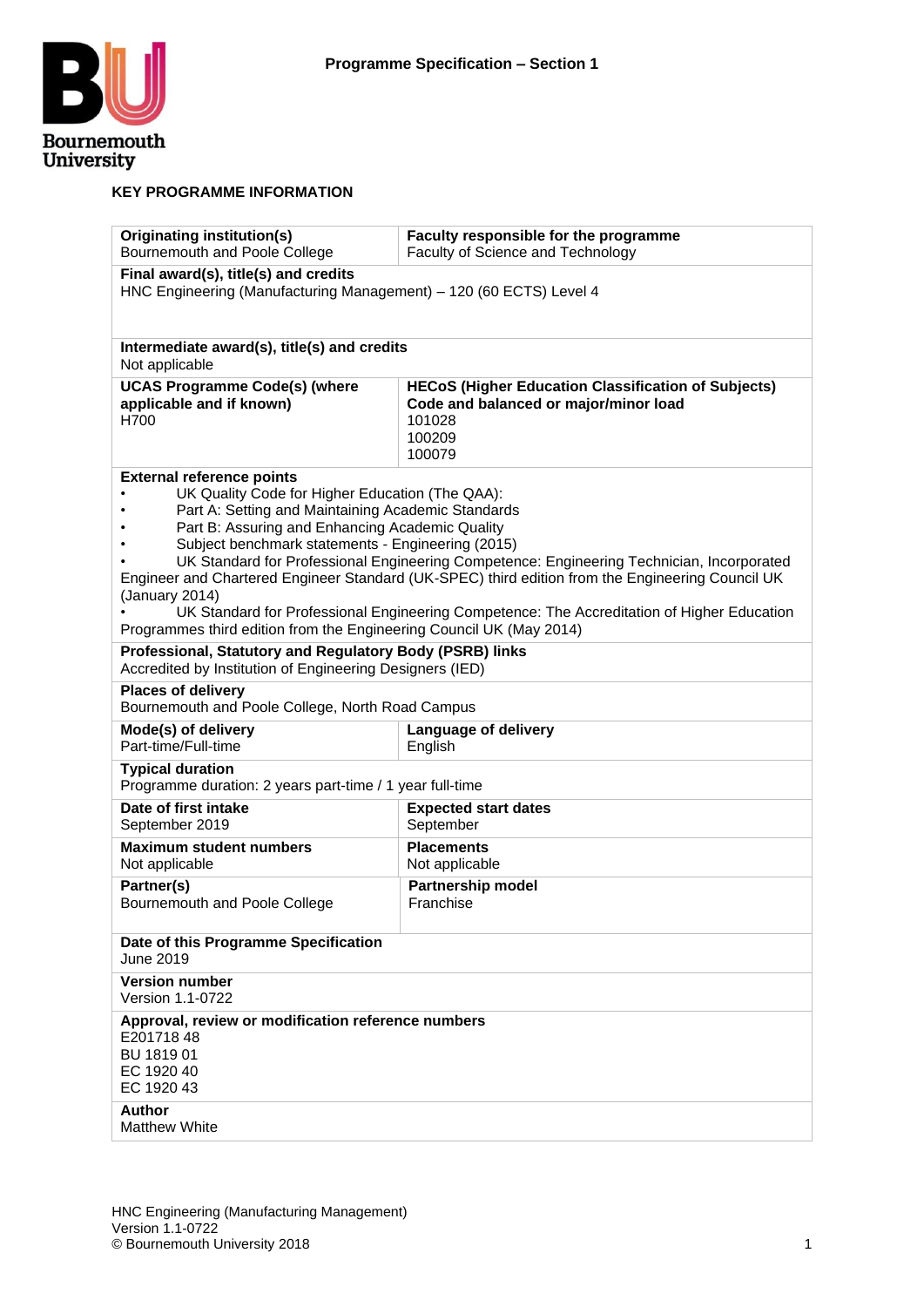#### **PROGRAMME STRUCTURE**

| Programme Award and Title: HNC Engineering (Manufacturing Management)                                                                         |                 |                  |            |                 |                 |                                         |                               |                                  |  |  |  |  |  |  |
|-----------------------------------------------------------------------------------------------------------------------------------------------|-----------------|------------------|------------|-----------------|-----------------|-----------------------------------------|-------------------------------|----------------------------------|--|--|--|--|--|--|
| Level 4<br>Part-time Year 1 & 2<br><b>Full-time Year 1</b><br>Students are required to complete all 6 core units<br><b>Assessment Element</b> |                 |                  |            |                 |                 |                                         |                               |                                  |  |  |  |  |  |  |
| <b>Unit Name</b>                                                                                                                              | Core/<br>Option | No of<br>credits | Weightings |                 |                 | <b>Expected</b><br>contact<br>hours per | <b>Unit</b><br>version<br>no. | <b>HECoS Subject</b><br>Code     |  |  |  |  |  |  |
|                                                                                                                                               |                 |                  | Exam<br>1  | <b>Cwk</b><br>1 | <b>Cwk</b><br>2 | unit                                    |                               |                                  |  |  |  |  |  |  |
| Analytical Methods for<br>Manufacturing                                                                                                       | Core            | 20               |            | 50%             | 50%             | 110                                     | 3.0                           | 101028                           |  |  |  |  |  |  |
| <b>Business and Project</b><br>Management                                                                                                     | Core            | 20               |            | 60%             | 40%             | 110                                     | 3.0                           | 100079 (Major)<br>100812 (Minor) |  |  |  |  |  |  |
| <b>Computer Aided</b><br>Engineering                                                                                                          | Core            | 20               |            | 50%             | 50%             | 110                                     | 3.0                           | 100160                           |  |  |  |  |  |  |
| <b>Manufacturing Processes</b>                                                                                                                | Core            | 20               |            | 60%             | 40%             | 110                                     | 3.0                           | 100209 (Major)<br>100033 (Minor) |  |  |  |  |  |  |
| Project                                                                                                                                       | Core            | 20               |            | 100%            |                 | 110                                     | 3.0                           | 100184                           |  |  |  |  |  |  |
| Supply Chain<br>Management                                                                                                                    | Core            | 20               |            | 60%             | 40%             | 110                                     | 1.0                           | 100209 (Major)<br>100093 (Minor) |  |  |  |  |  |  |
| <b>Progression requirements:</b> Students with a minimum classification of Merit will be automatically accepted for entry                     |                 |                  |            |                 |                 |                                         |                               |                                  |  |  |  |  |  |  |

**Progression requirements:** Students with a minimum classification of Merit will be automatically accepted for entry with advanced standing to the FdEng Engineering programmes

**Exit qualification:** HNC Engineering (Manufacturing Management) (requires 120 credits at Level 4)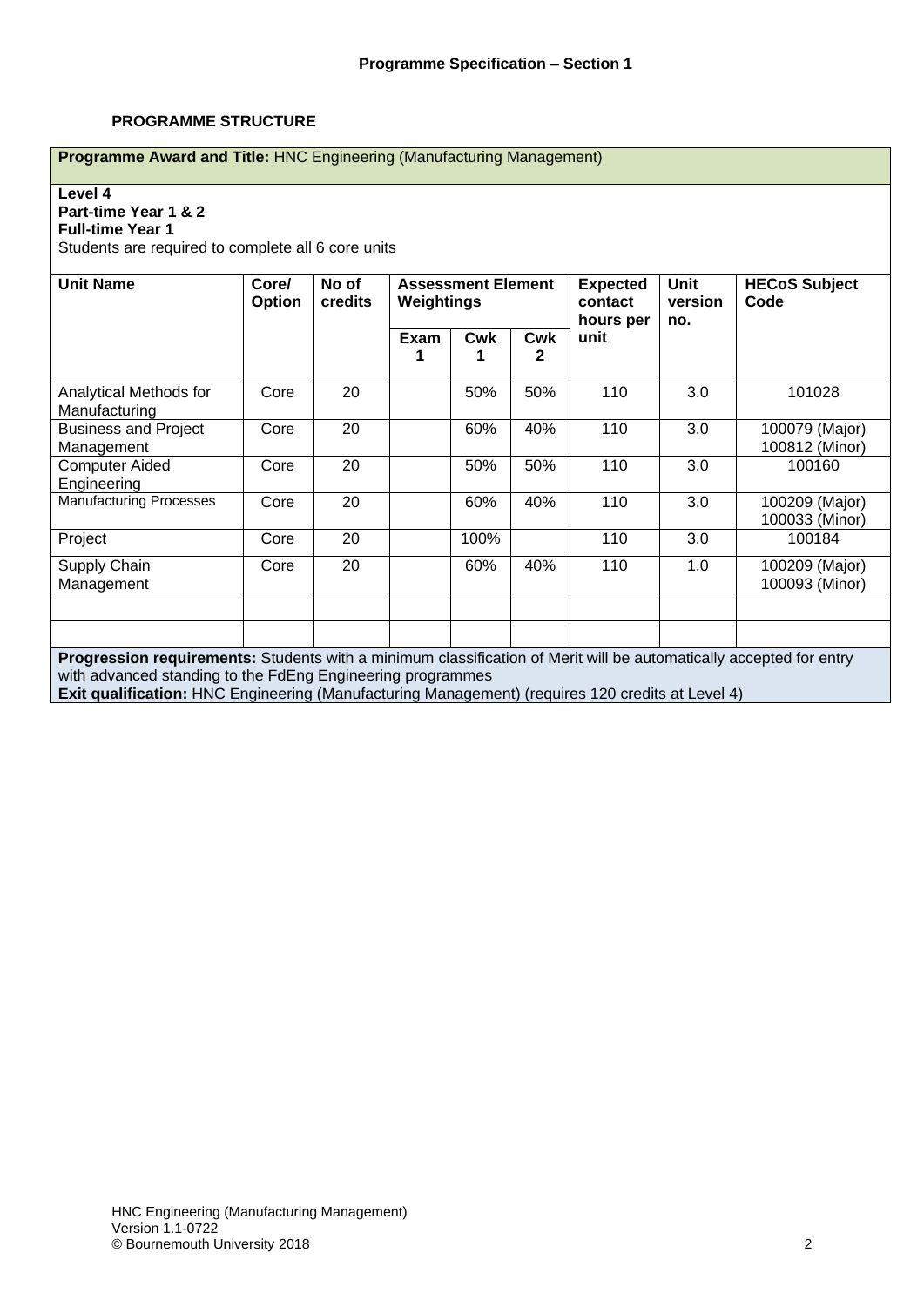## **AIMS OF THE DOCUMENT**

The aims of this document are to:

- define the structure of the programme;
- specify the programme award titles;
- identify programme and level learning outcomes:
- articulate the regulations governing the awards defined within the document.

### **AIMS OF THE PROGRAMME**

This programme aims to develop critically informed, agile and resourceful graduates, who:

- have a range of knowledge and skills to enable successful operation within production & manufacturing engineering
- have the transferable skills necessary to operate effectively within production & manufacturing engineering
- have the analytical and research skills necessary for production & manufacturing engineering
- have the ability to reflect upon the shortfalls
- are competent users of computer aided engineering and the management of modern technologies
- have the ability to plan and manage the production / manufacturing process to make best use of the equipment available
- have the ability to make informed decisions based on research about the purchase of new plant and machinery

The overall aim of the programme is to produce highly employable graduates who combine an in-depth knowledge and skills in production & manufacturing engineering with a wide ranging understanding of more general professional requirements. They will be critical thinkers and independent learners, able to solve complex design/engineering-related problems individually and in teams, and to critically evaluate these solutions

These aims have been aligned with the Engineering Design Specific Learning Outcomes for Engineering Council (UK) Accredited Degree Programmes.Graduates from accredited degree programmes must achieve a number of learning outcomes incorporating the key skills of knowledge and understanding, intellectual abilities, practical skills and general transferable skills. The learning outcomes are expressed in terms of science and mathematics; engineering analysis; design; economic, legal, social, ethical and environmental context; engineering practice; and additional general skills.

A key feature of this programme is its industrial relevance and close ties with the requirements of local industry. As the majority of the students are employed within engineering, projects can be 'live' and assignments related to and based on real experiences within industry. Seminars and group work give the students the opportunity to elaborate on their experiences within industry to their peers and therefore expand knowledge beyond a purely academic sense.

### **ALIGNMENT WITH THE UNIVERSITY'S STRATEGIC PLAN**

The HNC Engineering (Manufacturing Management) is informed by and aligned with Bournemouth University's 2012-18 strategic plan and the fusion agenda. The programme will substantially enhance, through external employer/industry engagement, the core area engineering education, thus creating fusion in action. It will continue to significantly enhance engagement with this industry sector (Creating/Inspiring/Sharing), with the opportunity to further expand student numbers. Well-formed industrial relationships have developed real 'live' projects that benefit local industry, the students and academia. Further opportunities such as industrial visits and work based briefs also result in enhancing the student experience for the whole of the department.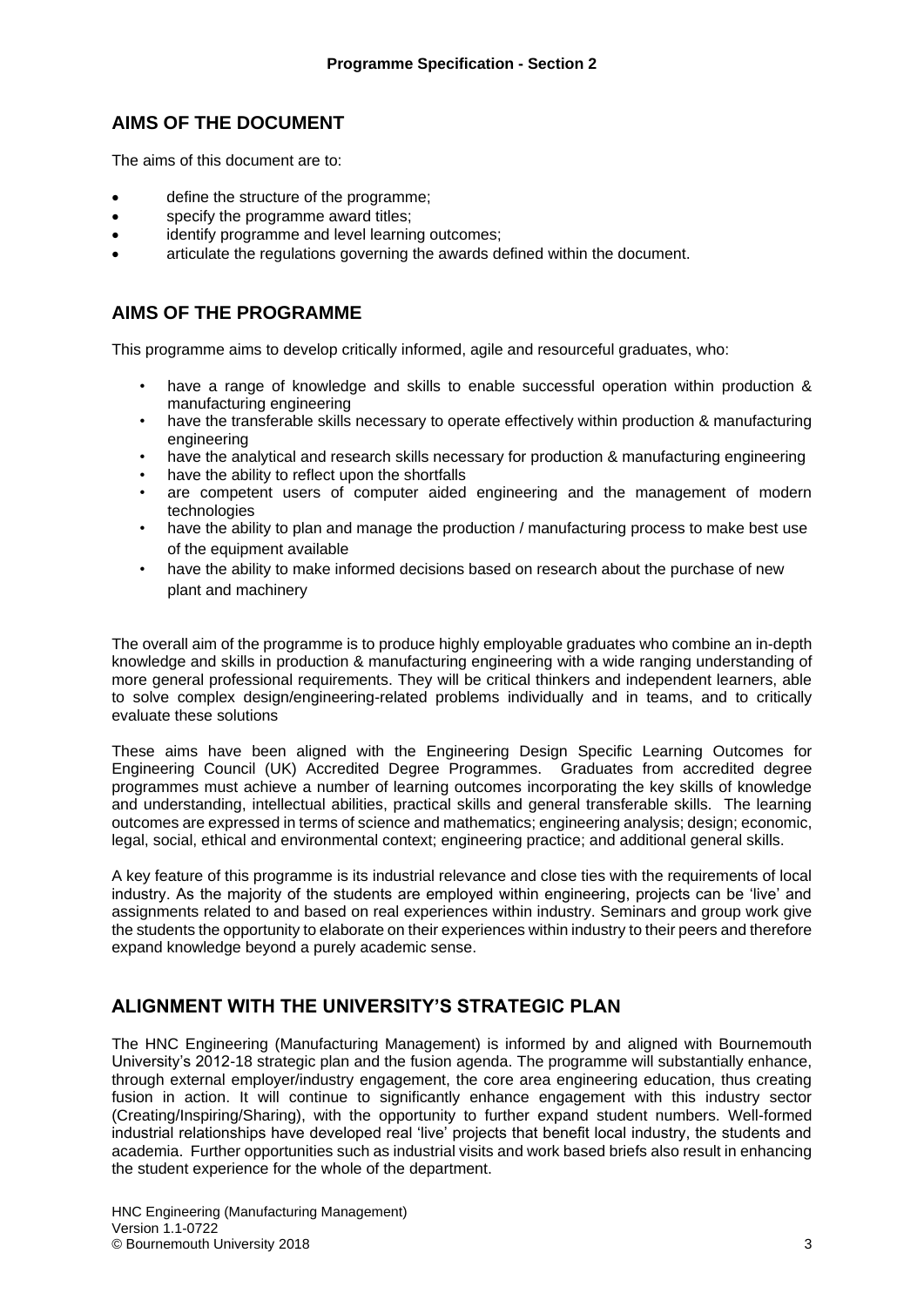# **LEARNING HOURS AND ASSESSMENT**

Bournemouth University taught programmes are composed of units of study, which are assigned a credit value indicating the amount of learning undertaken. The minimum credit value of a unit is normally 20 credits, above which credit values normally increase at 20-point intervals. 20 credits is the equivalent of 200 study hours required of the student, including lectures, seminars, assessment and independent study. 20 University credits are equivalent to 10 European Credit Transfer System (ECTS) credits.

The assessment workload for a unit should consider the total time devoted to study, including the assessment workload (i.e. formative and summative assessment) and the taught elements and independent study workload (i.e. lectures, seminars, preparatory work, practical activities, reading, critical reflection).

Assessment per 20 credit unit should normally consist of 3,000 words or equivalent. Dissertations and Level 6 and 7 Final Projects are distinct from other assessment types. The word count for these assignments is 5,000 words per 20 credits, recognising that undertaking an in-depth piece of original research as the capstone to a degree is pedagogically sound.

# **STAFF DELIVERING THE PROGRAMME**

Students will usually be taught by a combination of senior academic staff with others who have relevant expertise including – where appropriate according to the content of the unit – academic staff, qualified professional practitioners, demonstrators/technicians and research students.

### **INTENDED LEARNING OUTCOMES – AND HOW THE PROGRAMME ENABLES STUDENTS TO ACHIEVE AND DEMONSTRATE THE INTENDED LEARNING OUTCOMES**

# **LEVEL 4/HNC INTENDED LEVEL OUTCOMES**

|           | A: Knowledge and understanding<br>This programme provides opportunities for students to<br>develop and demonstrate knowledge and understanding of:                                                      | The following learning and teaching and<br>assessment strategies and methods<br>enable students to achieve and to<br>demonstrate the level learning<br>outcomes: |
|-----------|---------------------------------------------------------------------------------------------------------------------------------------------------------------------------------------------------------|------------------------------------------------------------------------------------------------------------------------------------------------------------------|
| A1        | Routine manufacturing and manufacturing management<br>problems and appropriate mathematical skills                                                                                                      | Learning and teaching strategies and<br>methods (referring to numbered<br>Intended Learning Outcomes):                                                           |
| A2<br>A3  | Major scientific theories appropriate to manufacturing<br>and manufacturing management<br>ITC relevant to manufacturing and manufacturing<br>management<br>A4 Professional and ethical responsibilities | lectures (A1-A6);<br>seminars (A1-A6);<br>directed reading (A2, A4-A6);                                                                                          |
| A5<br>A6. | Regulatory framework for safe engineering practice<br>Manufacturing and manufacturing management                                                                                                        | use of the VLE (A1-A2, A4, A6);<br>project (A1-A6).<br>Assessment strategies and methods                                                                         |
|           | techniques in the engineering context                                                                                                                                                                   | (referring to numbered Intended<br>Learning Outcomes):<br>individual reports (A1-4, A6);                                                                         |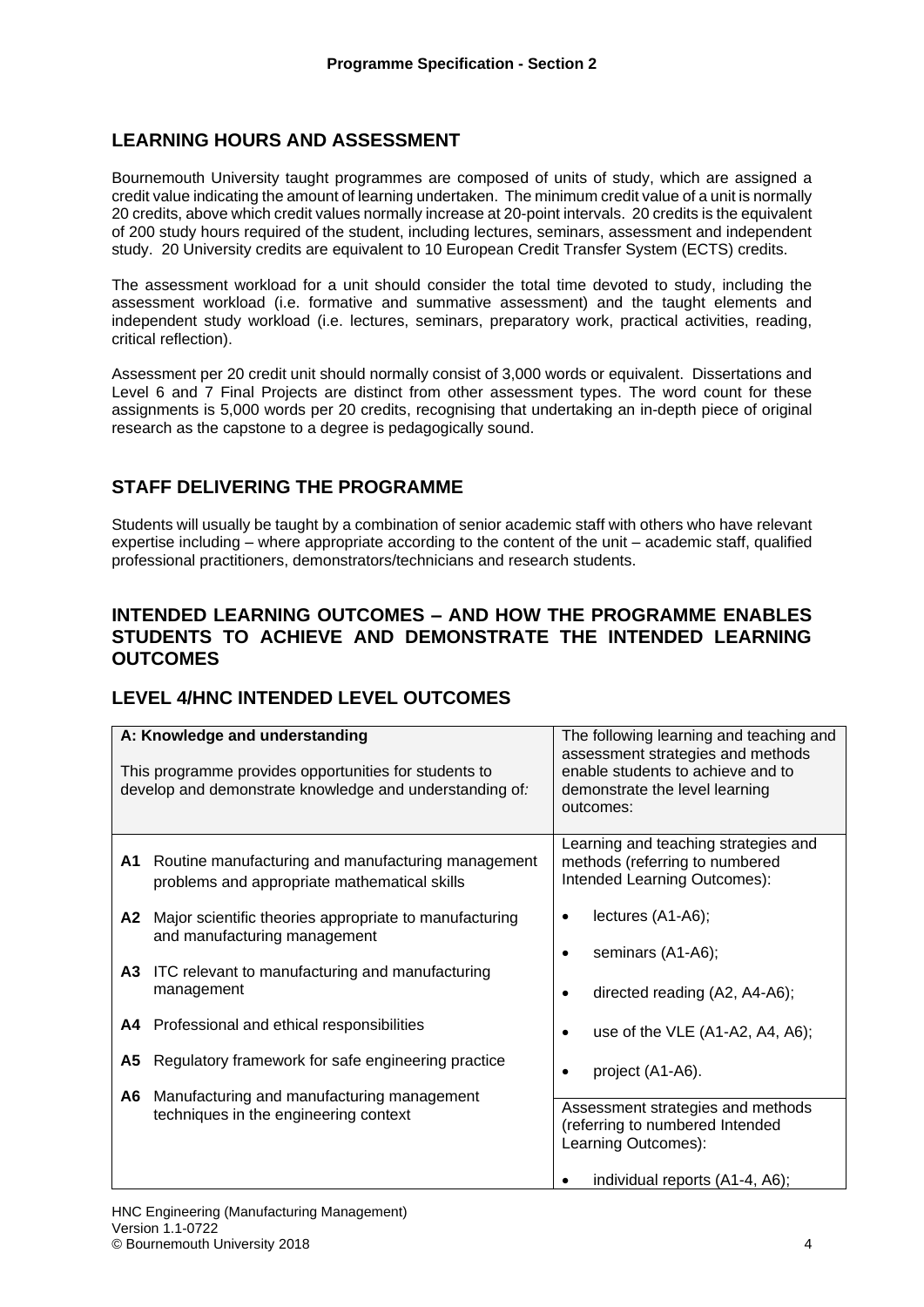| <b>B: Intellectual skills</b><br>This programme provides opportunities for students to:                                                             | group reports (A1-A6);<br>laboratory reports (A1-A2);<br>$\bullet$<br>unseen in-class tests (A1-A2).<br>$\bullet$<br>The following learning and teaching and<br>assessment strategies and methods<br>enable students to achieve and to<br>demonstrate the level learning<br>outcomes: |
|-----------------------------------------------------------------------------------------------------------------------------------------------------|---------------------------------------------------------------------------------------------------------------------------------------------------------------------------------------------------------------------------------------------------------------------------------------|
| B1<br>Use mathematical and scientific techniques in the<br>analysis of routine manufacturing and manufacturing<br>management problems with guidance | Learning and teaching strategies and<br>methods (referring to numbered<br>Intended Learning Outcomes):                                                                                                                                                                                |
| <b>B2</b>                                                                                                                                           | lectures (B1-B4);                                                                                                                                                                                                                                                                     |
| Use computer based techniques in the analysis of                                                                                                    | $\bullet$                                                                                                                                                                                                                                                                             |
| routine manufacturing and manufacturing management                                                                                                  | seminars (B1-B5);                                                                                                                                                                                                                                                                     |
| problems with guidance                                                                                                                              | $\bullet$                                                                                                                                                                                                                                                                             |
| Analyse routine manufacturing and manufacturing                                                                                                     | directed reading (B4);                                                                                                                                                                                                                                                                |
| <b>B3</b>                                                                                                                                           | $\bullet$                                                                                                                                                                                                                                                                             |
| management problems at system, process and                                                                                                          | use of the VLE (B1, B3);                                                                                                                                                                                                                                                              |
| component level with guidance                                                                                                                       | $\bullet$                                                                                                                                                                                                                                                                             |
| Analyse routine manufacturing and manufacturing<br>B4<br>management problems relating to balancing of cost,<br>benefit and aesthetics with guidance | project (B1-B5).<br>$\bullet$<br>Assessment strategies and methods                                                                                                                                                                                                                    |
| <b>B5</b>                                                                                                                                           | (referring to numbered Intended                                                                                                                                                                                                                                                       |
| Develop new processes or products through the                                                                                                       | Learning Outcomes):                                                                                                                                                                                                                                                                   |
| synthesis of ideas and data gathered from a limited                                                                                                 | individual reports (B1-B5);                                                                                                                                                                                                                                                           |
| range of sources with guidance                                                                                                                      | $\bullet$                                                                                                                                                                                                                                                                             |
|                                                                                                                                                     | group reports (B1-B5);<br>$\bullet$<br>laboratory reports (B1-B3);<br>unseen in-class tests (B1, B3).<br>$\bullet$                                                                                                                                                                    |
| <b>C: Practical skills</b><br>This programme provides opportunities for students to:                                                                | The following learning and teaching and<br>assessment strategies and methods<br>enable students to achieve and to<br>demonstrate the level learning<br>outcomes:                                                                                                                      |
| Use appropriate test and measurement equipment for                                                                                                  | Learning and teaching strategies and                                                                                                                                                                                                                                                  |
| C1                                                                                                                                                  | methods (referring to numbered                                                                                                                                                                                                                                                        |
| experimental laboratory investigation with guidance                                                                                                 | Intended Learning Outcomes):                                                                                                                                                                                                                                                          |
| C2                                                                                                                                                  | lectures (C1-C4);                                                                                                                                                                                                                                                                     |
| Use engineering CAD, CAM and RM software to aid                                                                                                     | $\bullet$                                                                                                                                                                                                                                                                             |
| engineering manufacturing and manufacturing                                                                                                         | seminars (C1-C4);                                                                                                                                                                                                                                                                     |
| management with guidance                                                                                                                            | $\bullet$                                                                                                                                                                                                                                                                             |
| C3                                                                                                                                                  | use of the VLE (C4);                                                                                                                                                                                                                                                                  |
| Apply experimental methods to evaluate the                                                                                                          | $\bullet$                                                                                                                                                                                                                                                                             |
| performance of engineering products or systems with                                                                                                 | project (C2-C4).                                                                                                                                                                                                                                                                      |
| guidance                                                                                                                                            | $\bullet$                                                                                                                                                                                                                                                                             |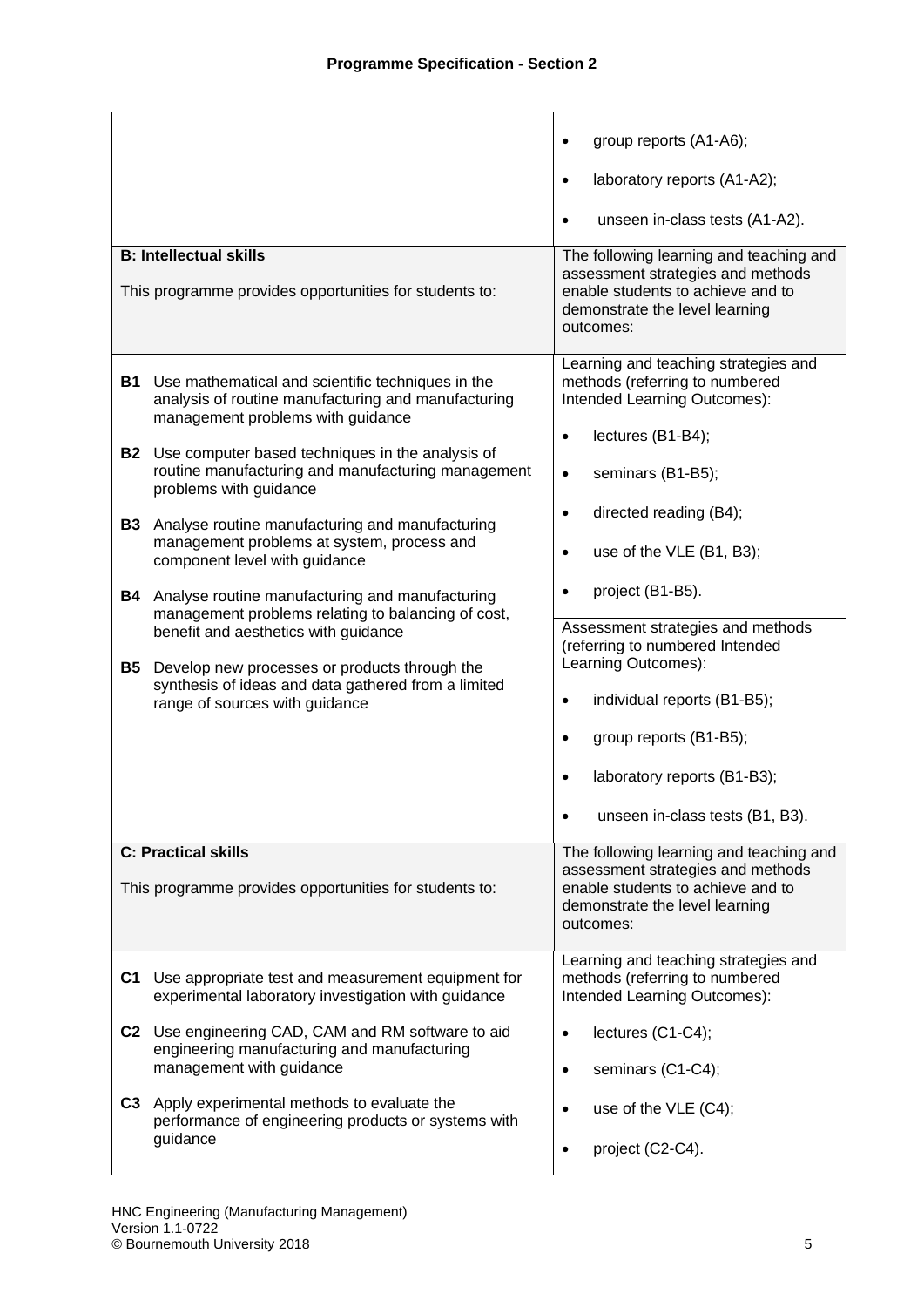| C4 | Plan, schedule and execute routine projects within an<br>engineering context with guidance                        | Assessment strategies and methods<br>(referring to numbered Intended<br>Learning Outcomes):<br>individual reports (C1-C4);<br>$\bullet$<br>group reports (C2, C4);<br>$\bullet$<br>laboratory reports (C1).<br>$\bullet$ |
|----|-------------------------------------------------------------------------------------------------------------------|--------------------------------------------------------------------------------------------------------------------------------------------------------------------------------------------------------------------------|
|    | D: Transferable skills<br>This programme provides opportunities for students to:                                  | The following learning and teaching and<br>assessment strategies and methods<br>enable students to achieve and to<br>demonstrate the level learning<br>outcomes:                                                         |
| D1 | Operate effectively in commerce or industry in a limited<br>range of different situations with guidance           | Learning and teaching strategies and<br>methods (referring to numbered<br>Intended Learning Outcomes):                                                                                                                   |
|    | D2 Analyse the outcomes of actions taken and reflect upon<br>their effects with guidance                          | lectures (D1, D3);<br>$\bullet$<br>seminars (D1-D4);<br>$\bullet$                                                                                                                                                        |
|    | D3 Communicate through report writing, presentation and<br>debate                                                 | use of the VLE (D3);<br>$\bullet$                                                                                                                                                                                        |
| D4 | Function as part of a team and lead teams where<br>appropriate in either a work or education based<br>environment | project (D1-D4).<br>$\bullet$                                                                                                                                                                                            |
|    |                                                                                                                   | Assessment strategies and methods<br>(referring to numbered Intended<br>Learning Outcomes):                                                                                                                              |
|    |                                                                                                                   | individual reports (D1-D4);<br>$\bullet$                                                                                                                                                                                 |
|    |                                                                                                                   | group reports (D2-D4);<br>$\bullet$                                                                                                                                                                                      |
|    |                                                                                                                   | laboratory reports (D3-D4).<br>$\bullet$                                                                                                                                                                                 |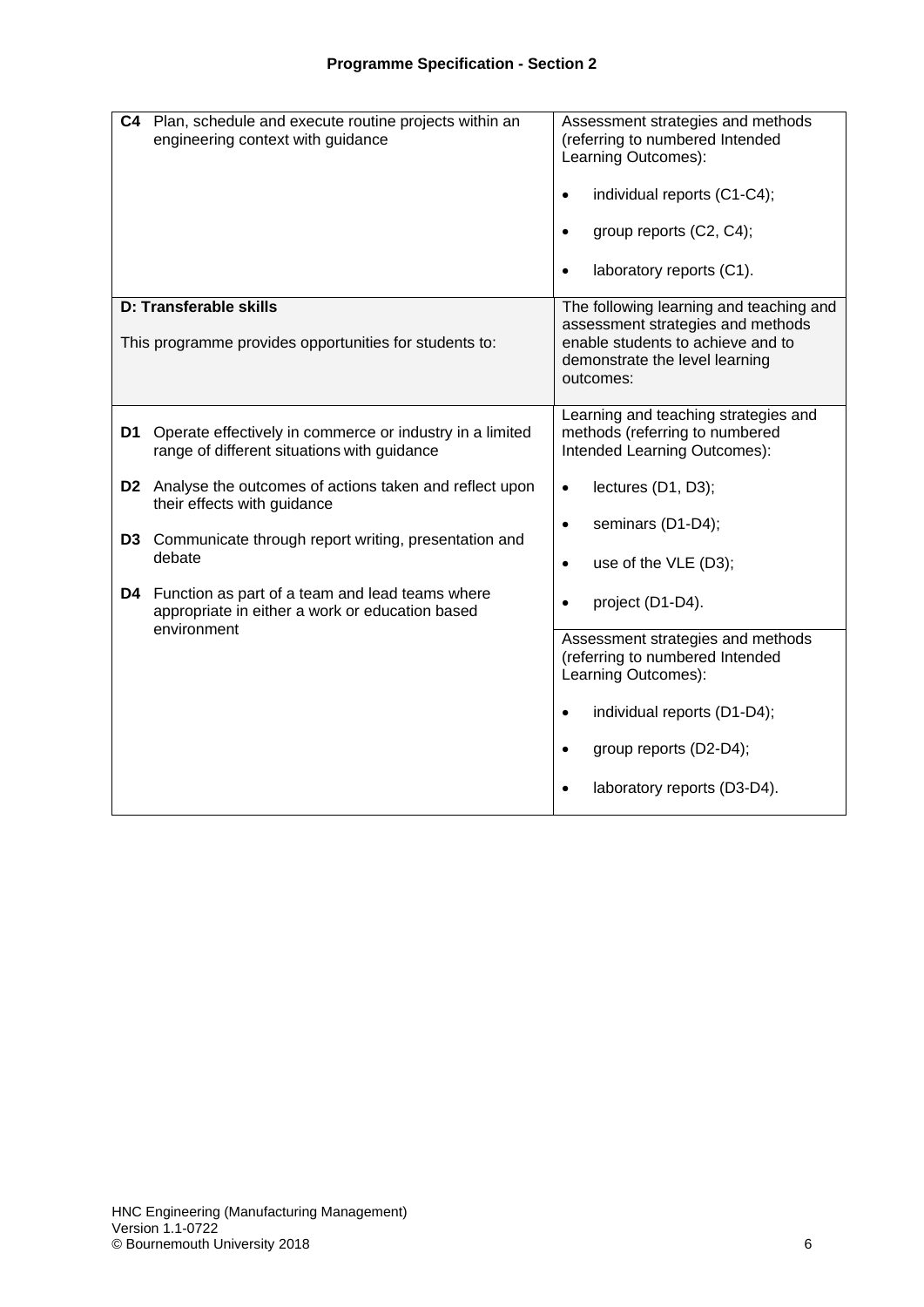### **ADMISSION REGULATIONS**

The regulations for this programme are the University's Standard Undergraduate Admission Regulations.

#### **PROGRESSION ROUTES**

#### **Internal Progression**

Students who have successfully completed the HNC Engineering (Manufacturing Management) programme at Bournemouth and Poole College with a minimum classification of Merit will be automatically accepted for entry with advanced standing to the FdEng Engineering (Mechanical Design, Manufacturing Management, Marine Technologies or Electronic Design) programmes at Bournemouth and Poole College and credited with 120 credits at Level 4.

#### **ASSESSMENT REGULATIONS**

The regulations for this programme are the University's Standard Assessment Regulations for Higher National Programmes [\(https://intranetsp.bournemouth.ac.uk/pandptest/6a-standard-assessment](https://intranetsp.bournemouth.ac.uk/pandptest/6a-standard-assessment-regulations-higher-national.pdf)[regulations-higher-national.pdf\)](https://intranetsp.bournemouth.ac.uk/pandptest/6a-standard-assessment-regulations-higher-national.pdf) with the following exceptions:

#### **COMPENSATION (Section 7)**

Compensation may only be applied for up to 20 credits at level 4. The Project unit cannot be compensated.

#### **WORK BASED LEARNING (WBL) AND PLACEMENT ELEMENTS**

As the part time students are normally employed in the engineering industry, all units offer informal opportunity for reflection on current practice which may be documented subsequently as evidence of work based learning.

All students, both full-time and part-time, undertake an industry related Project. This can be carried out within a company or developed within the college environment. In both cases the projects involve direct contact with the customer and as such are 'live' projects. When a project is carried out at BPC, students will normally design and develop a project specified by a company.

Site visits, presentations by and discussions with industry representatives will also ensure that a "real world" understanding of project management is achieved.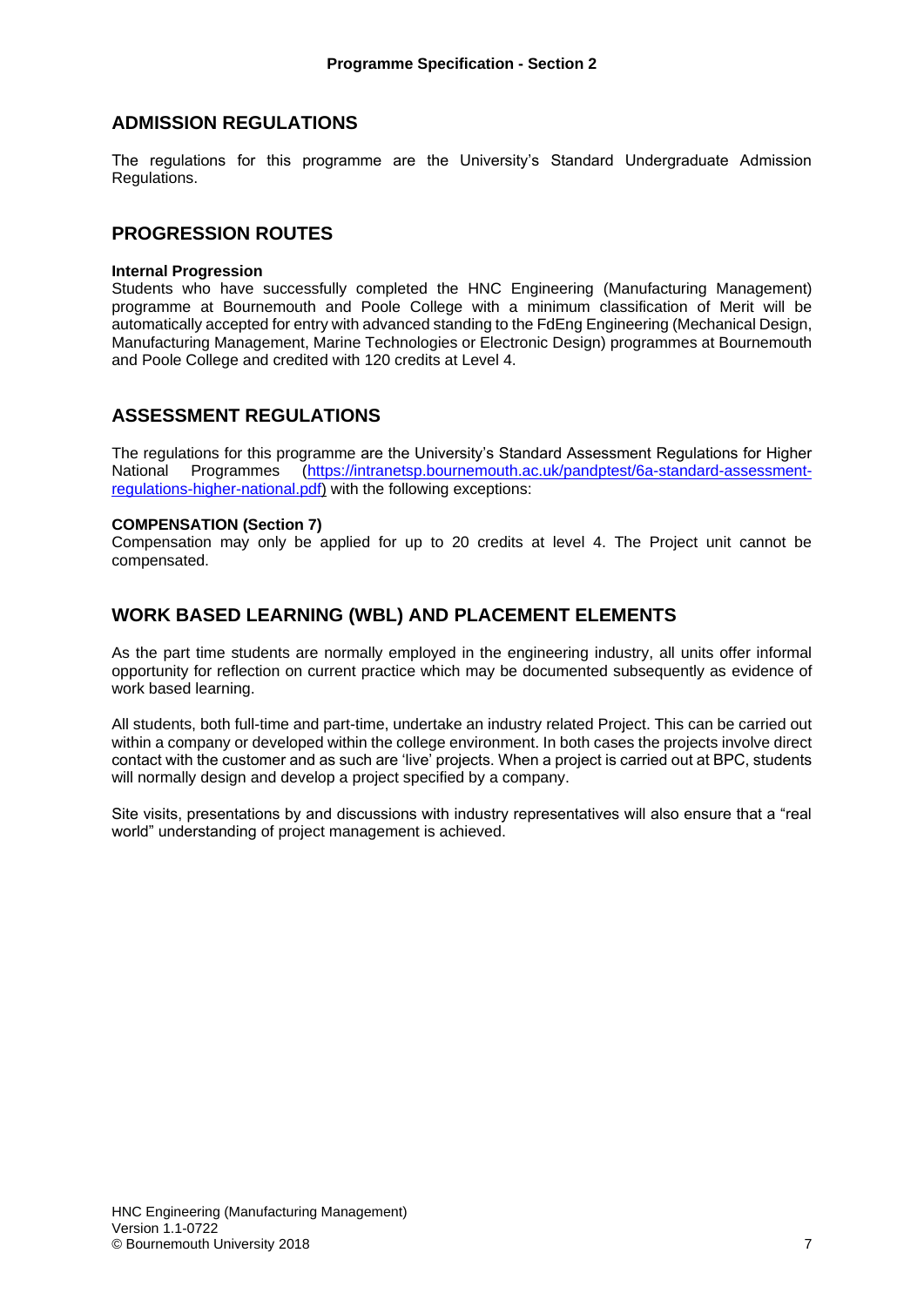# **Programme Skills Matrix**

|                                                                                                                                                                                                                                                                                                                                                                                                                                                                                                                                                                                                                                                                                                                                                                                                                     | <b>Units</b>                           |                            |              |         |         |         | <b>Programme Intended Learning Outcomes</b> |         |              |                                                                         |         |         |   |    |                                                                                                  |                         |         |                                                                                                                                                                                                                                                                                                                                    |   |         |                |                         |         |
|---------------------------------------------------------------------------------------------------------------------------------------------------------------------------------------------------------------------------------------------------------------------------------------------------------------------------------------------------------------------------------------------------------------------------------------------------------------------------------------------------------------------------------------------------------------------------------------------------------------------------------------------------------------------------------------------------------------------------------------------------------------------------------------------------------------------|----------------------------------------|----------------------------|--------------|---------|---------|---------|---------------------------------------------|---------|--------------|-------------------------------------------------------------------------|---------|---------|---|----|--------------------------------------------------------------------------------------------------|-------------------------|---------|------------------------------------------------------------------------------------------------------------------------------------------------------------------------------------------------------------------------------------------------------------------------------------------------------------------------------------|---|---------|----------------|-------------------------|---------|
|                                                                                                                                                                                                                                                                                                                                                                                                                                                                                                                                                                                                                                                                                                                                                                                                                     |                                        | A<br>Α<br>A<br>A<br>A<br>A |              |         |         |         |                                             |         |              |                                                                         | в       | в       | В | C  | C                                                                                                | C                       | C       | C                                                                                                                                                                                                                                                                                                                                  | C | D       | D              | D                       | D       |
|                                                                                                                                                                                                                                                                                                                                                                                                                                                                                                                                                                                                                                                                                                                                                                                                                     |                                        |                            | $\mathbf{2}$ | 3       | 4       | 5       | 6                                           | 1       | $\mathbf{2}$ | 3                                                                       | 4       | 5       | 6 | -1 | $\overline{\mathbf{2}}$                                                                          | $\overline{\mathbf{3}}$ | 4       | $\overline{\mathbf{5}}$                                                                                                                                                                                                                                                                                                            | 6 | 1       | $\overline{2}$ | $\overline{\mathbf{3}}$ | 4       |
|                                                                                                                                                                                                                                                                                                                                                                                                                                                                                                                                                                                                                                                                                                                                                                                                                     | Analytical Methods for Design          |                            |              |         |         |         |                                             |         |              |                                                                         |         |         |   |    |                                                                                                  |                         |         |                                                                                                                                                                                                                                                                                                                                    |   |         |                |                         |         |
| E<br>V                                                                                                                                                                                                                                                                                                                                                                                                                                                                                                                                                                                                                                                                                                                                                                                                              | <b>Business and Project Management</b> |                            |              |         |         | $\star$ |                                             |         |              |                                                                         | $\star$ | $\star$ |   |    |                                                                                                  |                         | $\star$ |                                                                                                                                                                                                                                                                                                                                    |   | $\star$ | $\star$        |                         | $\star$ |
|                                                                                                                                                                                                                                                                                                                                                                                                                                                                                                                                                                                                                                                                                                                                                                                                                     | <b>CAE</b>                             |                            |              | $\star$ |         | $\star$ |                                             |         | $\star$      |                                                                         |         |         |   |    | $\star$                                                                                          |                         | $\star$ |                                                                                                                                                                                                                                                                                                                                    |   |         | $\star$        | $\star$                 | $\star$ |
| E                                                                                                                                                                                                                                                                                                                                                                                                                                                                                                                                                                                                                                                                                                                                                                                                                   | <b>Manufacturing Processes</b>         |                            | $\star$      | $\star$ | $\star$ | $\star$ |                                             | $\star$ | $\star$      |                                                                         | $\star$ | $\star$ |   |    | $\star$                                                                                          | $\star$                 | $\star$ |                                                                                                                                                                                                                                                                                                                                    |   | $\star$ |                |                         |         |
|                                                                                                                                                                                                                                                                                                                                                                                                                                                                                                                                                                                                                                                                                                                                                                                                                     | Project                                |                            |              |         |         |         |                                             |         |              |                                                                         |         | $\star$ |   |    |                                                                                                  |                         |         |                                                                                                                                                                                                                                                                                                                                    |   | $\star$ |                |                         |         |
| 4                                                                                                                                                                                                                                                                                                                                                                                                                                                                                                                                                                                                                                                                                                                                                                                                                   | Supply Chain Management                |                            |              |         |         |         |                                             |         |              |                                                                         |         |         |   |    |                                                                                                  |                         |         |                                                                                                                                                                                                                                                                                                                                    |   |         |                |                         |         |
| This programme provides opportunities for students to develop and demonstrate knowledge and<br>understanding of:<br>Routine manufacturing and manufacturing management problems and appropriate<br>mathematical skills<br>scientific theories appropriate to manufacturing and manufacturing management<br>2.<br>ITC relevant to manufacturing and manufacturing management<br>3.<br>Professional and ethical responsibilities<br>4.<br>Regulatory framework for safe engineering practice<br>5.<br>Manufacturing and manufacturing management techniques in the engineering context<br>6.                                                                                                                                                                                                                          |                                        |                            |              |         |         |         |                                             |         |              | investigation with guidance<br>systems with guidance<br>guidance        |         |         |   |    | This programme provides opportunities for students to:<br>manufacturing management with guidance |                         |         | Use appropriate test and measurement equipment for experimental laboratory<br>Use engineering CAD, CAM and RM software to aid engineering manufacturing and<br>Apply experimental methods to evaluate the performance of engineering products or<br>Plan, schedule and execute routine projects within an engineering context with |   |         |                |                         |         |
| <b>B</b> - Intellectual Skills<br>This programme provides opportunities for students to:<br>Use mathematical and scientific techniques in the analysis of routine manufacturing and<br>1.<br>manufacturing management problems with guidance<br>Use computer based techniques in the analysis of routine manufacturing and<br>2.<br>manufacturing management problems with guidance<br>Analyse routine manufacturing and manufacturing management problems at system,<br>3.<br>process and component level with guidance<br>Analyse routine manufacturing and manufacturing management problems relating to<br>4.<br>balancing of cost, benefit and aesthetics with guidance<br>Develop new processes or products through the synthesis of ideas and data gathered from<br>a limited range of sources with quidance |                                        |                            |              |         |         |         |                                             |         |              | D - Transferable Skills<br>with quidance<br>education based environment |         |         |   |    | This programme provides opportunities for students to:                                           |                         |         | Operate effectively in commerce or industry in a limited range of different situations<br>Analyse the outcomes of actions taken and reflect upon their effects with guidance<br>Communicate through report writing, presentation and debate<br>Function as part of a team and lead teams where appropriate in either a work or     |   |         |                |                         |         |